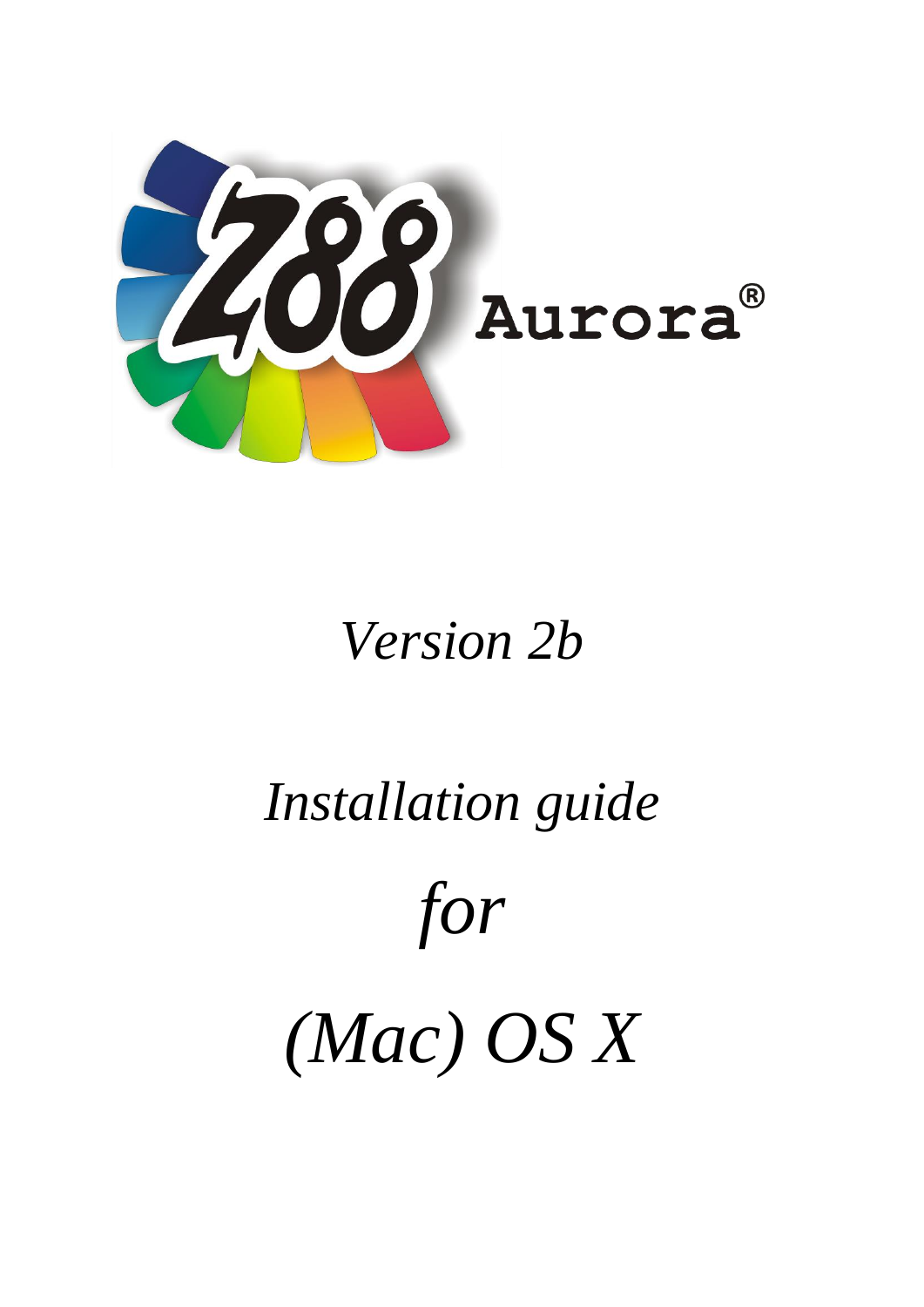



*An easily operated user interface for Z88 for all Windows- (32- and 64-bit), Linux and (Mac) OS X computers (64-bit)*

*This freeware version is the literary property of the Chair for Engineering Design and CAD, University of Bayreuth, Germany, composed and edited by Professor Dr.-Ing. Frank Rieg*

> *with the aid of: Dr.-Ing. Bettina Alber-Laukant, Pascal Diwisch, M.Sc., Michael Frisch, M.Sc., Christian Glenk, M.Sc., Dipl. Wirtsch.-Ing. Reinhard Hackenschmidt, Stefan Hautsch, M.Sc., Dr.-Ing. Martin Neidnicht, Dipl.-Ing. Florian Nützel, Dr.-Ing. Bernd Roith, Frank Rudolph, M.Sc., Dr.-Ing. Alexander Troll, Dipl.-Ing. Felix Viebahn, Dipl.-Ing. Christoph Wehmann, Dr.-Ing. Jochen Zapf, Dipl.-Ing. Markus Zimmermann, Dr.-Ing. Martin Zimmermann*

*All rights reserved by the editor Version 2b April 2014*

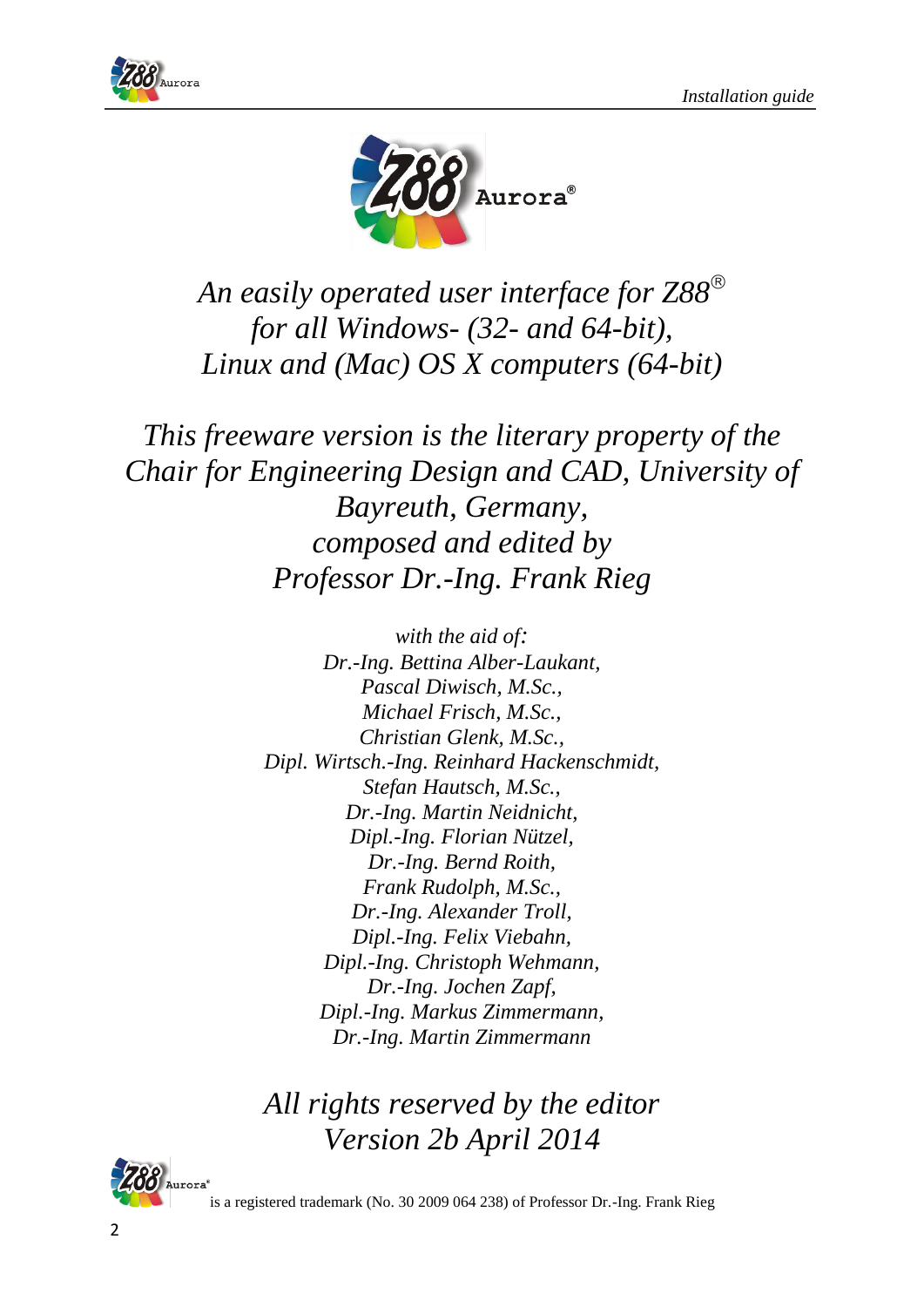

#### **INSTALLATION**

The installation for (Mac) OS X is managed by an archive (.tar.gz). Furthermore a GTK+ package is needed for the installation and execution of Z88Aurora. Following files are needed:

- **Z88Aurora for (Mac) OS X Z88auroraV2\_en.dmg**
- **GTK+ for Z88Aurora GTK+4Z88.dmg**
- 

**Flip4Mac .wmv-Videoplayer**

**In addition for OS X from 10.8 Mountain Lion (and also OS X 10.9 Mavericks):**

**XQuartz http://xquartz.macosforge.org**

#### **0. Installation of XQuartz (only required for OS X 10.8+)**

If you use OS X Mountain Lion or Mavericks, you'll need to install XQuartz first. This is reasoned by the fact that Apple doesn't include X11 in their newest operating systems any more. XQuartz is an open-source project and it is a X window system for (Mac) OS X. XQuartz can be downloaded at [http://xquartz.macosforge.org.](http://xquartz.macosforge.org/)

#### General hint for OS X 10.8+:

Programs, which aren't from App Store or certificated developers (like XQuartz or Z88Aurora), can't be executed by double-click. You have to right-click and then choose "open". After accepting a warning, the program can be executed as known before. If you are working with the terminal, you don't have this problem: executing programs from the terminal works the same way as before.

#### **1. Installation of GTK+**

Having downloaded the GTK+-package, there are two ways to install the GTK+-libraries:

(a) **Automatically** with the Install-App: open the file GTK+4Z88.dmg and follow the instructions (cf. Figure 1). If the installation was successful, you can go on with step 2 and install Z88Aurora. Attention: There might be display problems with the DMG-file on Mac OS X 10.6 and earlier.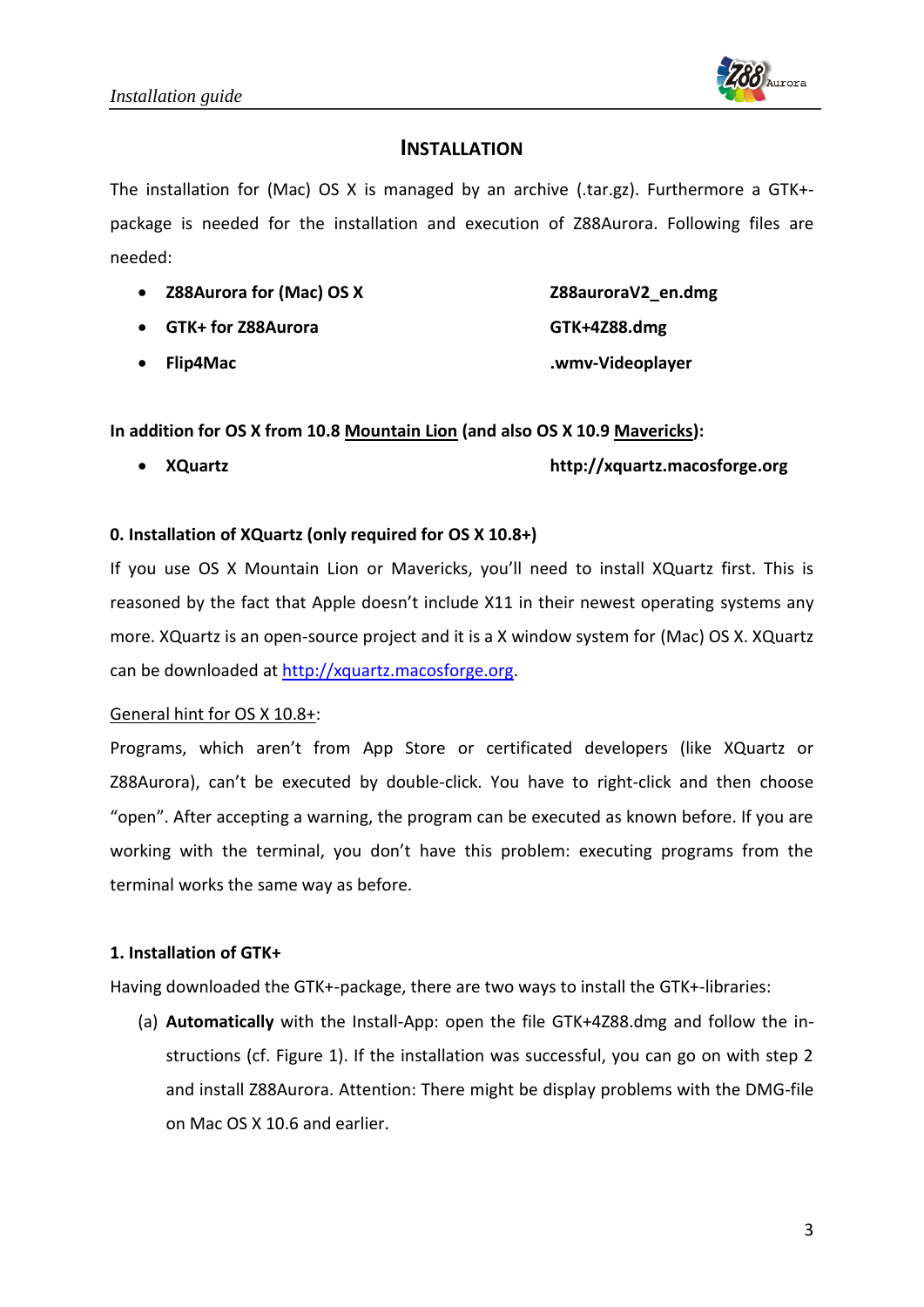

- (b) **Manually** using Terminal: move the file gtk4z88.tar.gz from the GTK+4Z88.dmg to your root directory and run the following commands in Terminal:
- Start Terminal (*Applications > Utilities > Terminal.app*)
- Change to root-directory: **cd /**
- Decompress the package: **sudo gunzip gtk4z88.tar.gz**

(To use sudo you have to type in your admin password. If you use Safari, the package may be already decompressed and you can continue with the next step)

|           | • Unpack the package:       | sudo tar -xvf qtk4z88.tar |
|-----------|-----------------------------|---------------------------|
| $\bullet$ | Check the installation (1): | ls -la                    |
| $\bullet$ | Change the directory:       | cd opt                    |
| $\bullet$ | Check the installation (2): | ls -la                    |
|           | Change the directory:       | cd local                  |
|           | Check the installation (3): | ls -la                    |
|           |                             |                           |

If you discover other owners of these folders than "root wheel" (cf. Figure 2), you have to change the ownership: **sudo chown –R root:wheel /opt/local** After that, please check again like above. If you don't like to use "root:wheel", you may use

"YOURUSERNAME:staff" instead.



*Figure 1: Automatic GTK+ installation (Screenshot of OS X Mavericks)*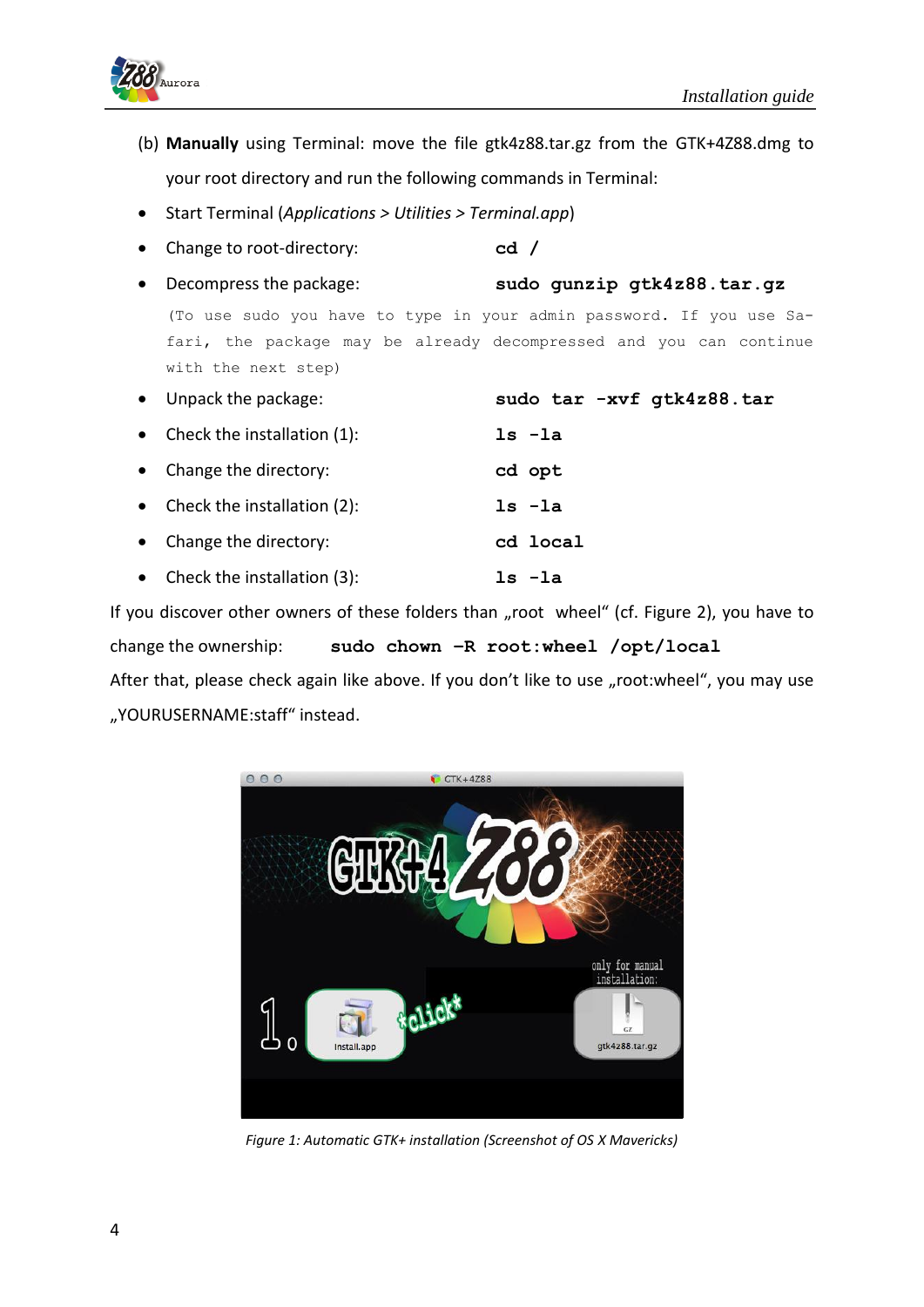

| 000                                                                  | $\Box$ opt — bash — 88×48                                                    | F. |
|----------------------------------------------------------------------|------------------------------------------------------------------------------|----|
| $\sim$ lscad\$ cd /                                                  |                                                                              |    |
| $\frac{1}{2}$ :/ lscad\$ ls -la                                      |                                                                              |    |
| <b>TARTAST DIMENSION</b>                                             |                                                                              |    |
| division sales as<br>the capacity submanity                          | counts are many statuted in                                                  |    |
| <b>Bridden start of</b><br>the county company.                       | THE R RD WAY                                                                 |    |
| concerned 1 met added<br>E-re-re-re E-rent sheets                    | FORM 25 May 13-25. JRL Frank<br>272 W. No., Cl. St., Anicator/Necocatra 4140 |    |
| diversion in the state about                                         | 178 St Str. St dk - Sprintspin middle                                        |    |
| E-service set - 2 most senato.                                       | 400 SR Way 12-332 - Crayman                                                  |    |
| <b>Johnson Committee</b><br>2. CALL - MARCH -                        | 2 20 Aug 2011 - 7:10                                                         |    |
| drive-control 2002 rooms about                                       | MOS 25 Nov 45-58 - Flavarous                                                 |    |
| 1 real and the<br><b>COMPANY CONTROL</b>                             | <b>BEEN IN Not COVE JUNITIAN ROOM</b>                                        |    |
| 2 room security<br><b>EVERY ART USE</b>                              | 99 25 Aug. 2811                                                              |    |
| Engineerings all cash advice                                         | SMM 24 Well 17-28 Wall-contraints                                            |    |
| division controllers.<br>an case areas.                              | FOR 20 May 28:37 Library                                                     |    |
| <b>Breath and Call 1</b><br>I can also<br>diversionals in the second | 40 IS No. 2012 Milano<br>130 M Bit 10-29 Sprint                              |    |
| division service.<br>5 cars, agent                                   | 1780 SR Way 121-492 Streets                                                  |    |
| Engineering it can all                                               | 128 IS Not 12-18 Nichols                                                     |    |
| Street-territory and<br>county, services.                            | LOOK OF MAIN GROUP AND                                                       |    |
| Engineering 2 cars advis-                                            | MF 25 Nog 19813 corner                                                       |    |
| discussion and the<br>21 YEAR - ARTSHET                              | MITS 28 MAY 12-18 ANY                                                        |    |
| Treatment with 1 month affords                                       | 11. IB Box 53-57 any via providences                                         |    |
| <b>BUSINESS</b>                                                      | attends.<br>1. 25 Well 12-18 tons                                            |    |
| COMPOSITION AND<br>case and                                          | WE 18 FAX MELTI NATA, ANTIATI                                                |    |
| <b>BY ART ART ART</b><br>root wheel                                  | 3. 20 Well 22-28 HW-                                                         |    |
| drwxr-xr-x@<br><b>EVERY ART ARE:</b>                                 | 170 30 Nov 17:33 opt<br>the se was to be account.                            |    |
| EVER AT ART ART WANT                                                 | THE 22 Har St. P. LEWIS                                                      |    |
| THE R. P. LEWIS CO., LANSING MICH.<br>to control and provided        | 11 M No. 10 St Via - arcontaction                                            |    |
| director services to reach services                                  | are as me them are                                                           |    |
| Tomator state state<br>It cannot amaze.                              | 11. Mr Nov. 12. 18. say, 11. prosenancer                                     |    |
| :/ lscad\$ cd opt                                                    |                                                                              |    |
| opt lscad\$ ls -la                                                   |                                                                              |    |
| current at                                                           |                                                                              |    |
| direct service in case about                                         |                                                                              |    |
|                                                                      | 1790 We Many 177-202- -                                                      |    |
|                                                                      | dispersion in rest, about 1122 in the line or                                |    |
|                                                                      | ATTL: 3 Mars 171-222 Mills                                                   |    |
| Programming & cash should                                            | THE R. P. LEWIS CO., LANSING MICH.<br>204 30 Nov 13:47 local                 |    |
| cape 1.<br>THE                                                       |                                                                              |    |
| Engineering E-rept about<br>drwxr-xr-x@ 6 root wheel                 |                                                                              |    |
| :opt lscad\$ cd local/                                               |                                                                              |    |
| Service 1980                                                         |                                                                              |    |
| ESECURIVE E SE ANNO                                                  | <b>SMO OR May 121-87 --</b>                                                  |    |
| local lscad\$ ls -la<br>Engineering 3 cast, start-                   | THE READER STUDIES LA                                                        |    |
| 49 11 1997 1                                                         | 1 W No. 13.07 - 20. 20.p.n.<br><b>SERVICE</b>                                |    |
| 6 root wheel<br>drwxr-xr-x@                                          | 204 30 Nov 13:47 etc                                                         |    |
| drwxr-xr-x@ 126 root wheel<br>drwxr-xr-x@<br>4 root wheel            | 4284 30 Nov 13:47 lib<br>136 30 Nov 13:47 var                                |    |

*Figure 2: Check GTK+ installation (Screenshot of OS X Mavericks)*

#### **2. Installation of Z88Aurora**

Just like before, there are two ways to install Z88Aurora:

(a) **Automatically** with the Install-App: open the file Z88AuroraV2\_en.dmg and follow the instructions (cf. Figure 3). If the installation was successful, you can start Z88Aurora. Attention: There might be display problems with the DMG-file on Mac OS X 10.6 and earlier.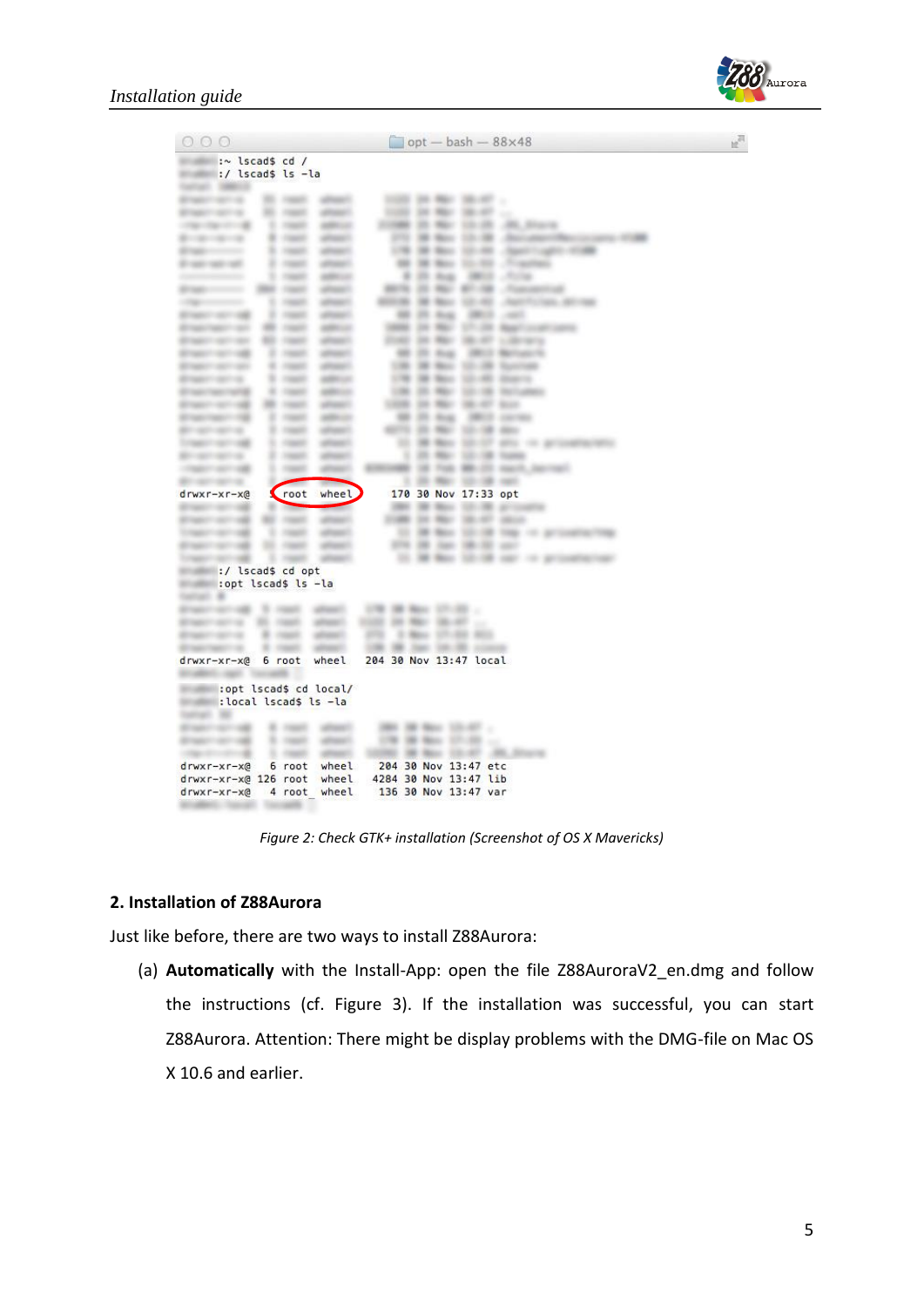

- (b) **Manually** using Terminal: move the file z88aurorav2\_en.tar.gz from Z88AuroraV2 en.dmg to your home directory (illustrated with the house symbol, the folder is named after your username) and run the following commands in Terminal:
- Start Terminal (*Applications > Utilities > Terminal.app*)
- Change to home directory: **cd**
- Decompress the package: **sudo gunzip z88aurorav2\_de.tar.gz** (To use sudo you have to type in your admin password. If you use Safari, the package may be already decompressed and you can continue with the next step)
- Unpack the package: **sudo tar -xvf z88aurorav2\_de.tar.gz**
- Check the installation (1): **ls -la**
- Change the directory: **cd z88aurorav2** Set access rights: **sudo chmod 777 \*** Change the directory: **cd bin/mac**
- Set access rights: **sudo chmod –R 777 \***

If you discover other owners of these folders than "YOURUSERNAME staff" (cf. Figure 4), you have to change the ownership:

#### **sudo chown –R YOURUSERNAME:staff ~/z88aurorav2**

(You get tilde in OS X by using hot key ALT + n)

You may have to set the access rights again.



*Figure 3: Automatic Z88Aurora installation (Screenshot of OS X Mavericks)*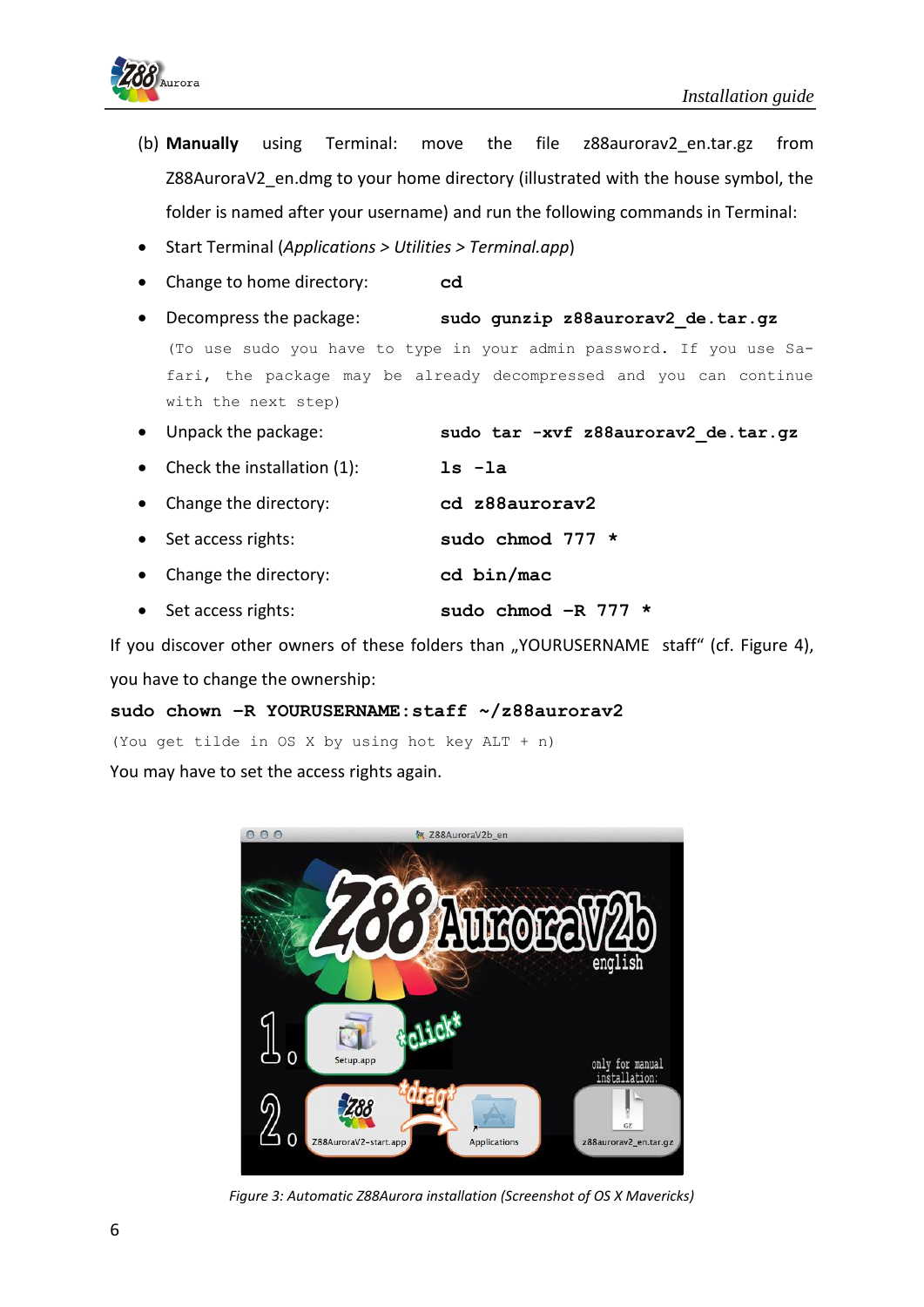

| 000                      |                     |                             |  |                                               | $z88$ aurorav $2 -$ bash $-88\times48$ | ie <sup>21</sup> |
|--------------------------|---------------------|-----------------------------|--|-----------------------------------------------|----------------------------------------|------------------|
|                          | :~ lscad\$ ls -la   |                             |  |                                               |                                        |                  |
|                          |                     |                             |  |                                               |                                        |                  |
|                          |                     |                             |  |                                               |                                        |                  |
|                          |                     |                             |  |                                               |                                        |                  |
|                          |                     |                             |  |                                               |                                        |                  |
|                          |                     |                             |  |                                               |                                        |                  |
|                          |                     |                             |  |                                               |                                        |                  |
|                          |                     |                             |  |                                               |                                        |                  |
|                          |                     |                             |  |                                               |                                        |                  |
|                          |                     |                             |  |                                               |                                        |                  |
|                          |                     |                             |  |                                               |                                        |                  |
|                          |                     |                             |  |                                               |                                        |                  |
|                          |                     |                             |  |                                               |                                        |                  |
|                          |                     |                             |  |                                               |                                        |                  |
|                          |                     |                             |  |                                               |                                        |                  |
|                          |                     |                             |  |                                               |                                        |                  |
|                          |                     |                             |  |                                               |                                        |                  |
|                          |                     |                             |  |                                               |                                        |                  |
|                          |                     |                             |  |                                               |                                        |                  |
|                          |                     |                             |  |                                               |                                        |                  |
|                          |                     |                             |  |                                               |                                        |                  |
|                          |                     |                             |  |                                               |                                        |                  |
|                          |                     |                             |  |                                               |                                        |                  |
|                          |                     |                             |  |                                               |                                        |                  |
|                          |                     |                             |  |                                               |                                        |                  |
|                          |                     |                             |  |                                               |                                        |                  |
| $drwxr-xr-x$             | <b>f</b> lscad      | staff)                      |  |                                               | 204 24 Mär 15:32 z88aurorav2           |                  |
|                          |                     | :~ lscad\$ cd z88aurorav2   |  |                                               |                                        |                  |
|                          |                     |                             |  |                                               |                                        |                  |
|                          |                     | :z88aurorav2 lscad\$ ls -la |  |                                               |                                        |                  |
|                          |                     | staff                       |  | 204 24 Mär 15:32.                             |                                        |                  |
| $drwxr-xr-x$             | 6 lscad<br>26 lscad | staff                       |  | 884 25 Mär 13:33                              |                                        |                  |
| $drwxr-xr-x+$            |                     |                             |  |                                               |                                        |                  |
| drwxrwxrwx               | 5 lscad             | staff                       |  | 170 25 Mär 12:26 bin                          |                                        |                  |
| drwxrwxrwx               | 3 lscad             | staff                       |  | 102 12 Aug 2012 data                          |                                        |                  |
| drwxrwxrwx<br>drwxrwxrwx | 6 lscad             | staff                       |  | 204 12 Aug 2012 docu<br>8704 15 Nov 09:47 ico |                                        |                  |
|                          | 256 lscad           | staff                       |  |                                               |                                        |                  |

*Figure 4: Check Z88Aurora installation (Screenshot of OS X Mavericks)*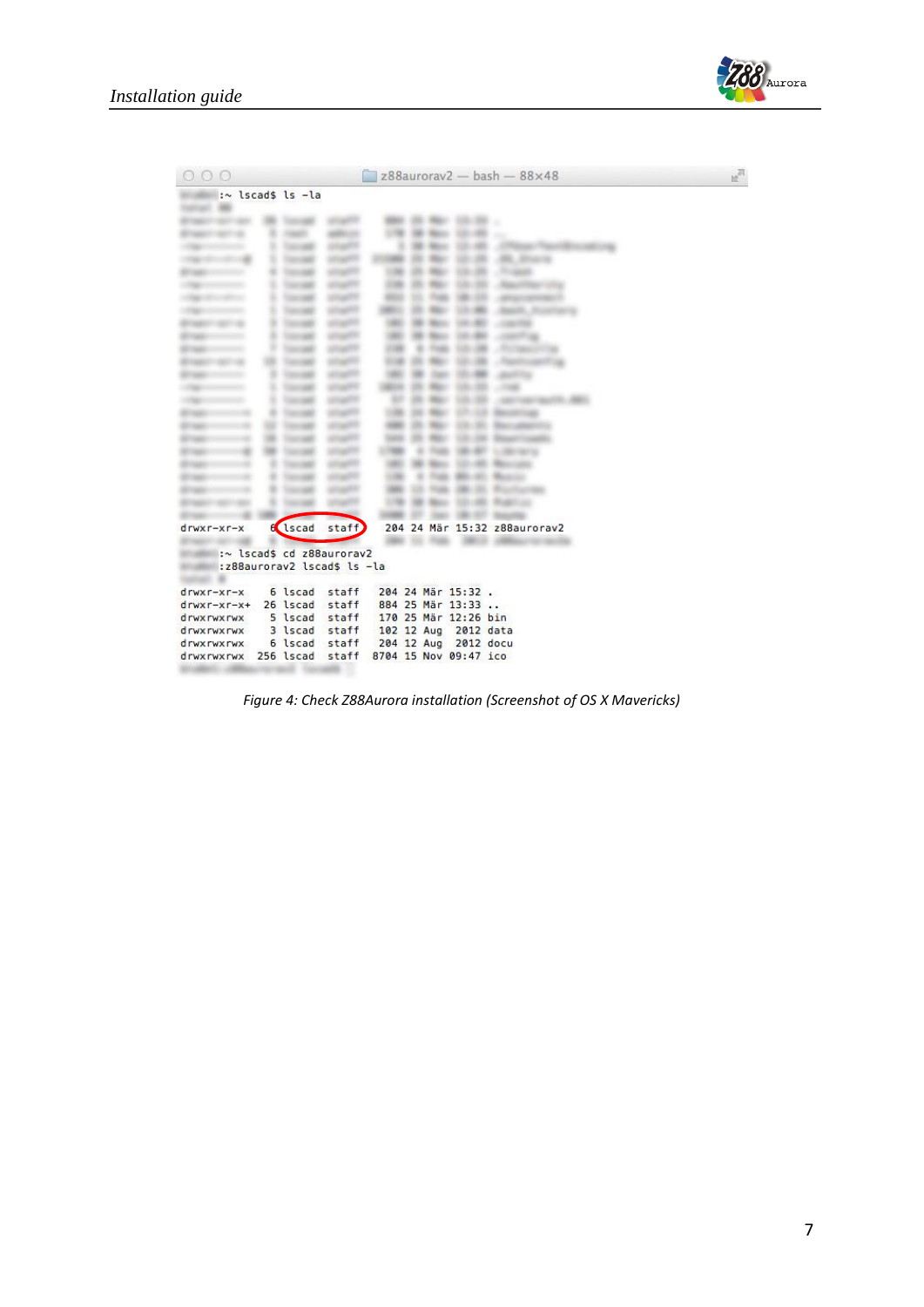

#### **3. Flip4Mac Plug-In**

In order to view the Z88Aurora video guides, the "Windows Media Components for Quick-Time" have to be installed. You can download them e.g. from the Microsoft®-Homepage: *<http://windows.microsoft.com/en-us/windows/windows-media-components-quicktime>* Download the program and follow its installation manual.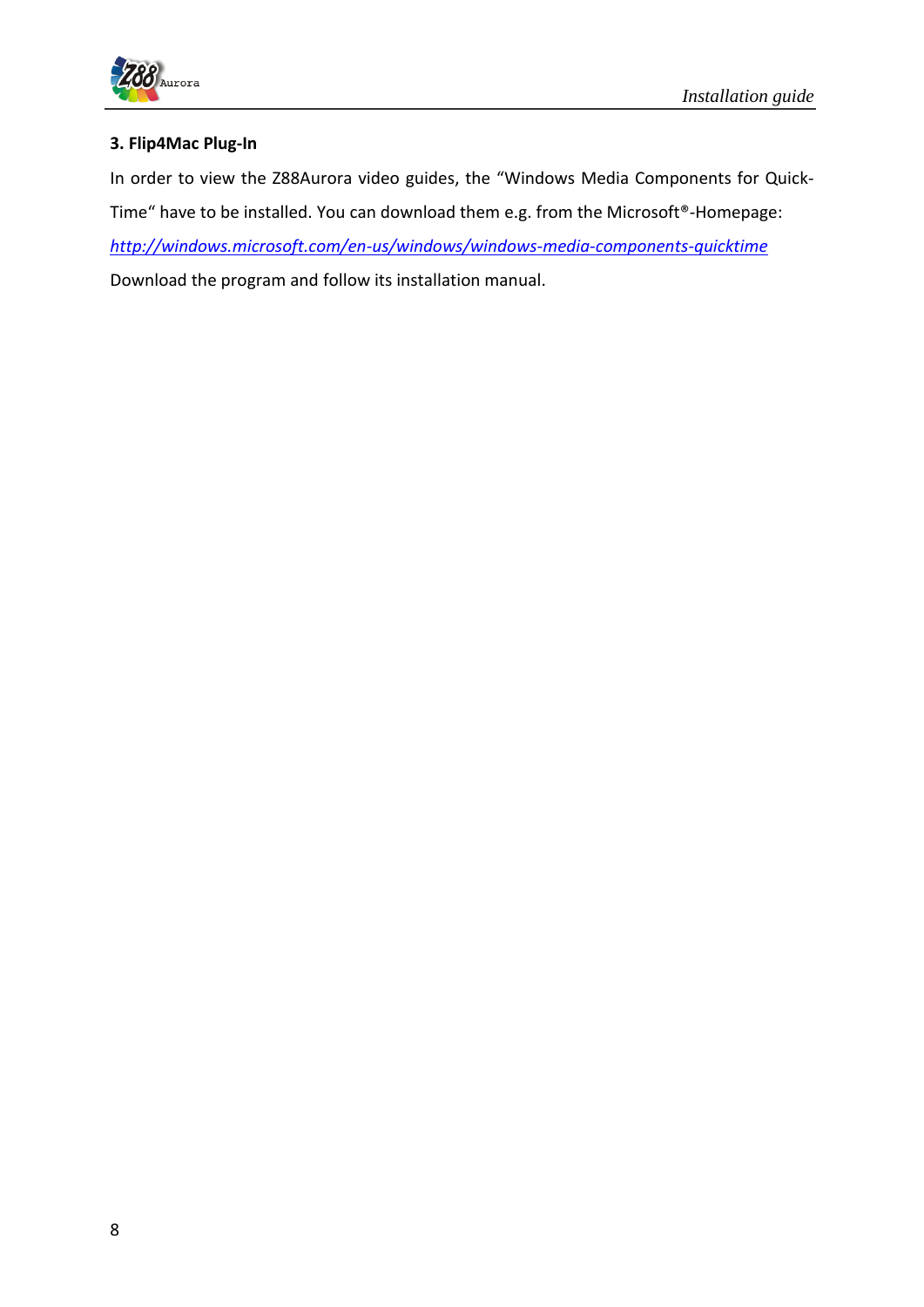

## **FIRST START OF Z88AURORA**

There are two alternatives to start Z88Aurora:

- (a) **With an app**: you can start Z88Aurora automatically using the Z88AuroraV2-start.app which is included in the Z88AuroraV2\_en.dmg and can easily be copied to your application folder. To start Z88Aurora, simply double-click the app.
- (b) **Manually** using Terminal:
	- 1. Start Terminal (Applications > Utilities > Terminal.app)
	- 2. Change to home directory: **cd**
	- 3. Change the directory: **cd z88aurorav2/bin/mac**.
	- 3. Start Z88Aurora: **./aurorastartv2**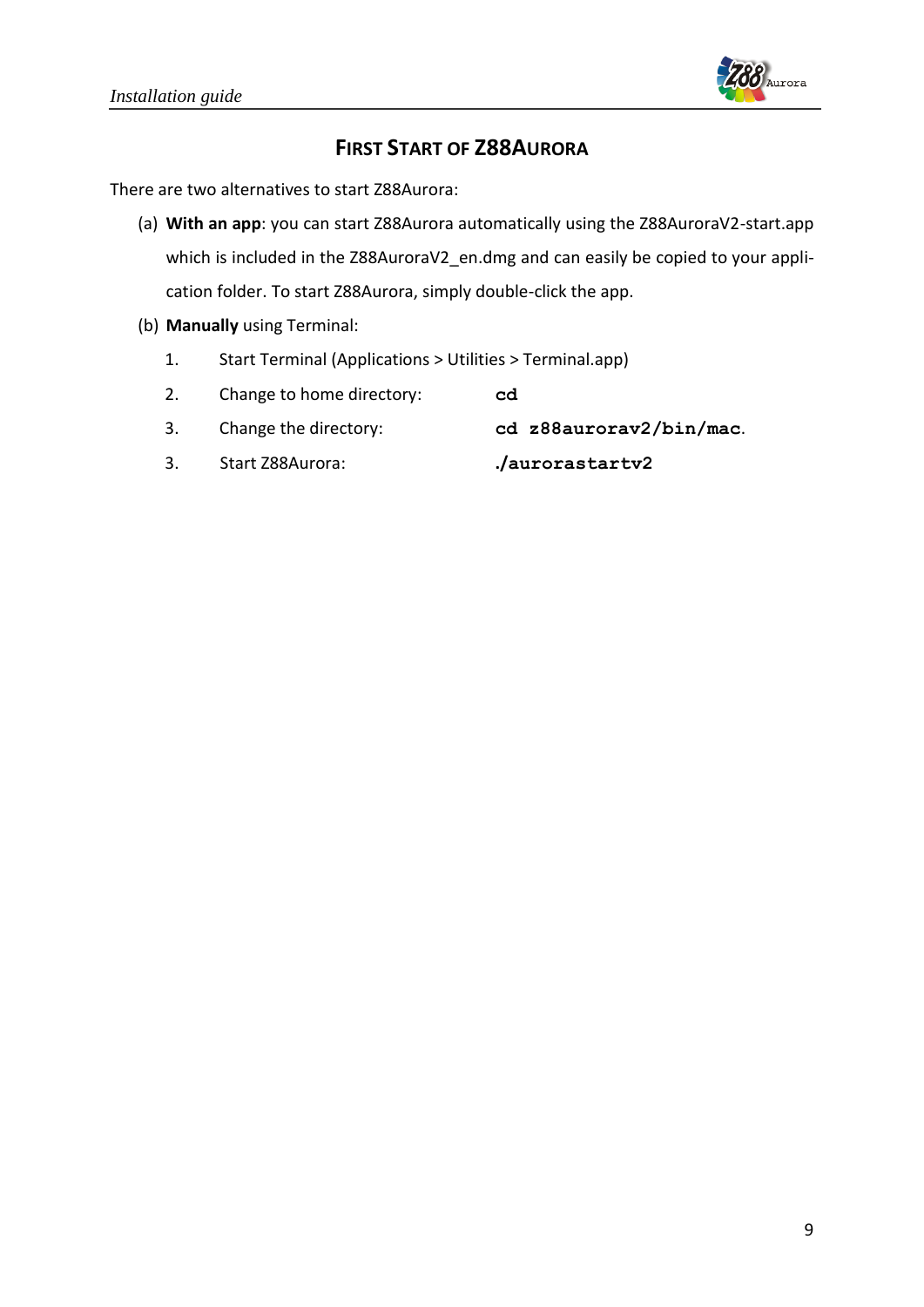

### **OPERATION INSTRUCTIONS**

Most controls for Z88Aurora under (Mac) OS X works similarly to the Windows/Linux versions. Nevertheless the following differences have to be pointed out:

- Trackpad-Controls
- Mighty Mouse Controls
- Magic Mouse Controls
- Uninstallation

#### **Trackpad-controls**

If you want to use your Trackpad on a MacBook you have to activate the following options (*System Preferences > Trackpad; cf.* Figure 5):

- Tap to click
- Dragging
- Secondary Tap



*Figure 5: Configuration of your Trackpad (Screenshot of Mac OS X Snow Leopard)*

In the 3D view you can move the model as follows:

• Moving:

Use one finger to *click* and *hold* to move the model Alternatively: *double-tap* and hold with one finger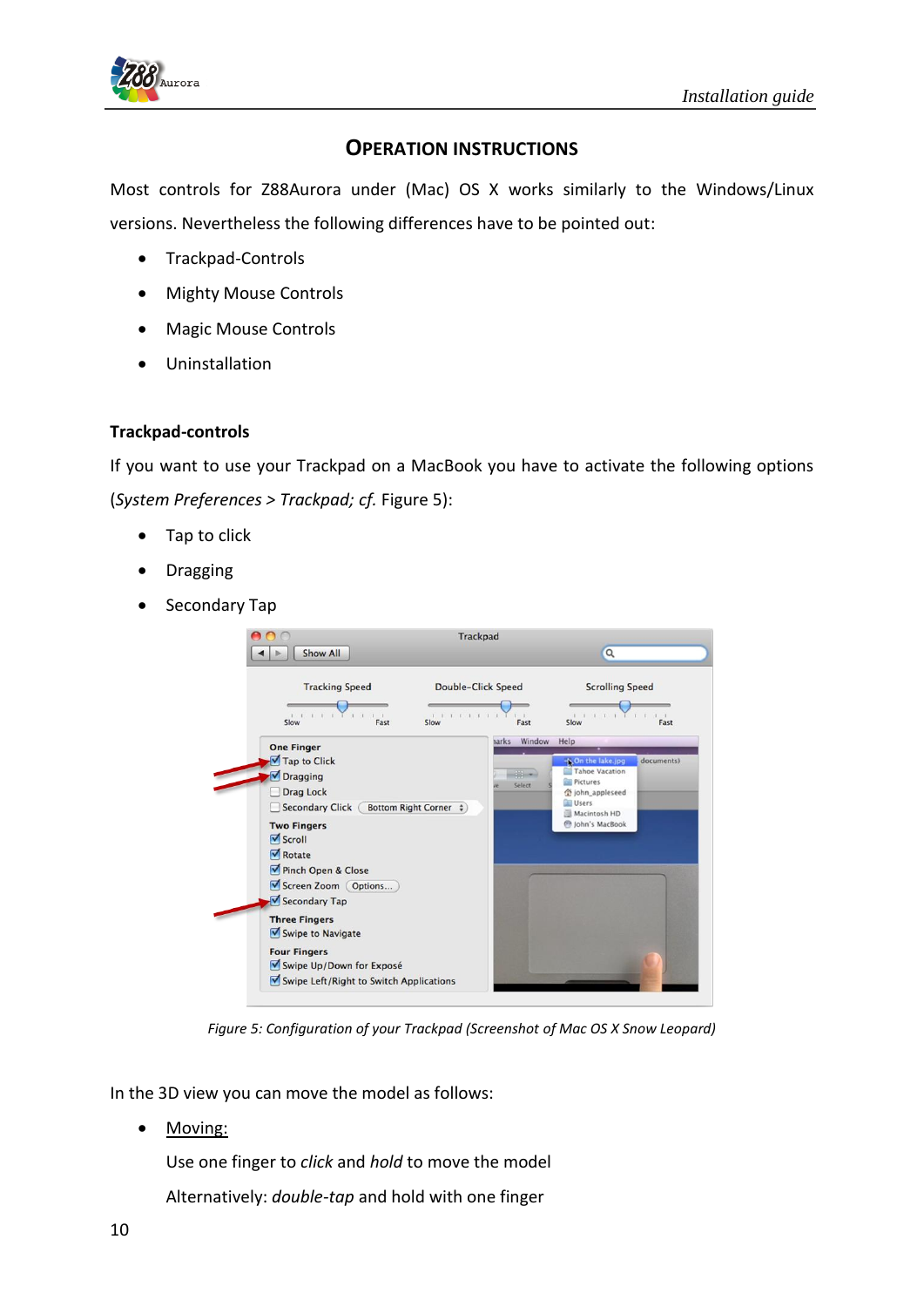

• Zooming:

*Drag slowly* up and don with two fingers (similar to scrolling) to zoom in or out

Rotation:

Click with two fingers and keep pressed to rotate the model spatially

Given you prefer using a classic mouse the controls work just like on Windows/Linux computers (see user manual).

#### **Mighty Mouse Controls**

If you have an Apple Mighty Mouse, you can use it for Z88Aurora, too. Use the *System Preferences > Mouse* - Dialog as follows (cf. Figure 6):



*Figure 6: Configuration of Mighty Mouse (Screenshot of Mac OS X Snow Leopard)*

- Left: *Primary Button*
- Right: *Secondary Button*
- Middle: *Button 3*

Now you can control Z88Aurora as follows:

- Left: *move part*
- Right: *rotate part*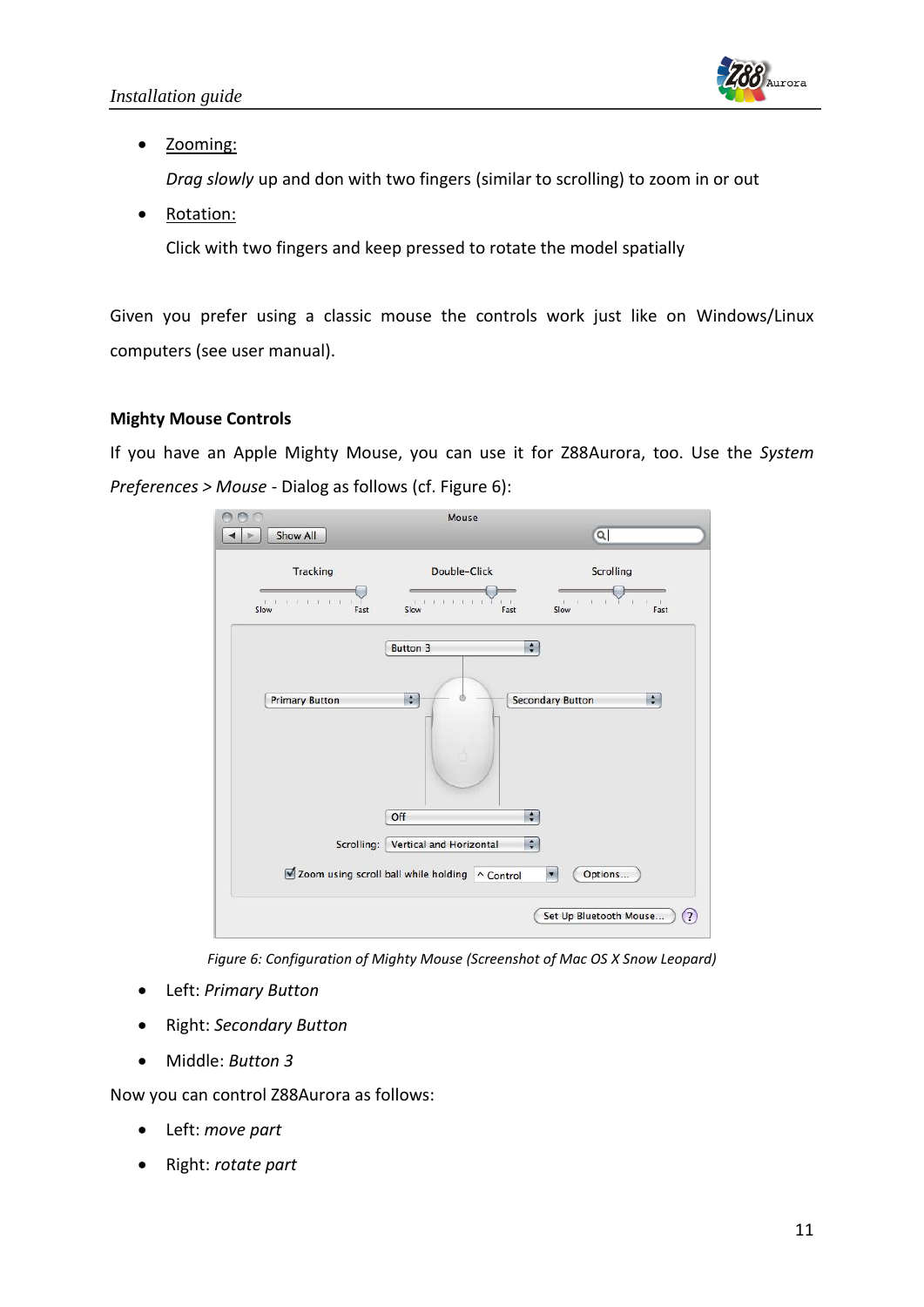

 Middle: z*oom (either by clicking and moving the mouse backward and forward or by using the scroll ball )*

#### **Magic Mouse Controls**

If you have an Apple Magic Mouse, you can use it for Z88Aurora as well. Use the *System Preferences > Mouse* - Dialog as follows (cf. Figure 7):

|                                        | Mouse                                                      |                                                       |
|----------------------------------------|------------------------------------------------------------|-------------------------------------------------------|
| Show All                               |                                                            | $\alpha$                                              |
| Tracking                               | Scrolling                                                  | Double-Click                                          |
| 1 1 1 2 3 4 5 6 7 8 9<br>Fast<br>Slow  | $\mathbf{1}$<br>$1 - 1$<br>$-1$<br>$\cdot$<br>Fast<br>Slow | 154 154 1 154 1<br>Slow<br>Fast                       |
| <b>One Finger</b>                      |                                                            |                                                       |
| Secondary click (Right<br>$\div$       |                                                            | $\boxed{=}$ On the summit jpg $\boxed{12}$ documents) |
| Scroll (with momentum<br>$\ddot{\ast}$ |                                                            |                                                       |
| Screen Zoom (Options                   |                                                            |                                                       |
| <b>Two Fingers</b>                     |                                                            |                                                       |
| Swipe Left/Right to Navigate           |                                                            |                                                       |
|                                        |                                                            |                                                       |
|                                        |                                                            |                                                       |
|                                        |                                                            |                                                       |
|                                        |                                                            |                                                       |
| Mouse battery level: @ 100%            |                                                            |                                                       |

*Figure 7: Configuration of Magic Mouse (Screenshot of Mac OS-X Snow Leopard)*

- activate secondary click: *Right*
- activate scroll ("*with"* or "*without momentum"*-option is arbitrary)

Now you can control Z88Aurora as follows:

- Left: *move part*
- Right: *rotate part*
- Middle: z*oom (move one finger on the middle surface)*